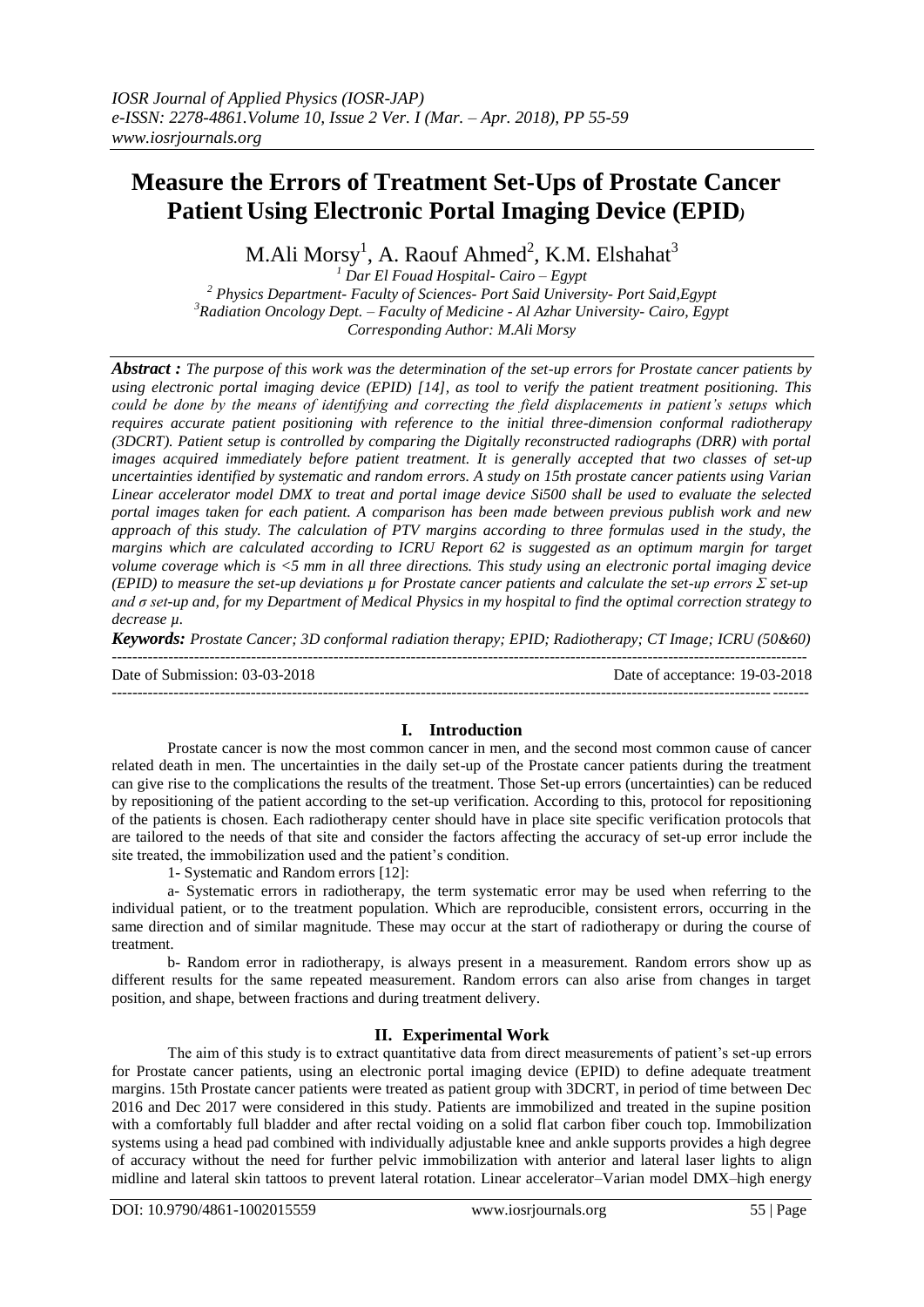(dual energies 6.0 and 15 MV) photon beam and multi electron energies (6.0, 9.0, 12, and 15 MeV) has been used as treatment device. Treatment planning system 'Eclipse' also, used in this work. Electronic portal Image Device (EPID) vision aS500 will be used as verification Device, which was amorphous silicon based EPID system consisting of a detector screen and optical chain. It was mounted iso-centrically on the Linear Accelerator with a detector size of 30×40 cm.

### **III. Experimental Measurements**

Radiotherapy was given 2 Gy per Fraction, 5 fractions per week, 35-38 fractions to total dose 70-76 Gy. The patients were treated with high energy photons (15 MV) on Varian Medical linear accelerator (Model DMX) treated with 3D Conformal RT 5 beams techniques, Beams with customized MLC shielding are chosen to include the PTV and minimize the dose to the OAR, a dose distribution is calculated. show Fig. (1). The dose distribution for different fixed 5 fields technique is suitable for covering the PTV by 95% isodose lines.



**Figure (1),** The Axial view for 3DCRT plan using 5 fields' arrangement

### **IV. Verification and Evaluation Protocol**

Pre-treatment electronic portal images are obtained for the first day of treatment [6] and first day of each week by using Electronic portal image device with average of 10 paired images per each patient at orthogonal gantry angles 0˚ and 90˚ using a typical exposure time 1 MU at a dose rate of 300 MU/min and 15 MV X-ray energy. The obtained portal images compared with DRRs produced by the treatment planning system, using reference marks such as identifiable bony landmarks of the treatment field which measured in three major directions. For documentation and analysis, anterior, superior, and right sided shifts are coded as positive shifts and posterior, inferior and left-sided shifts as negative shifts. The difference between EPID and DRR Images are estimated along three major directions by anatomical match structure that they fall within the treatment filed chosen. Using bony anatomy with EPI for verification of the patient's position provides no information regarding the soft tissue as shown in Fig. (2).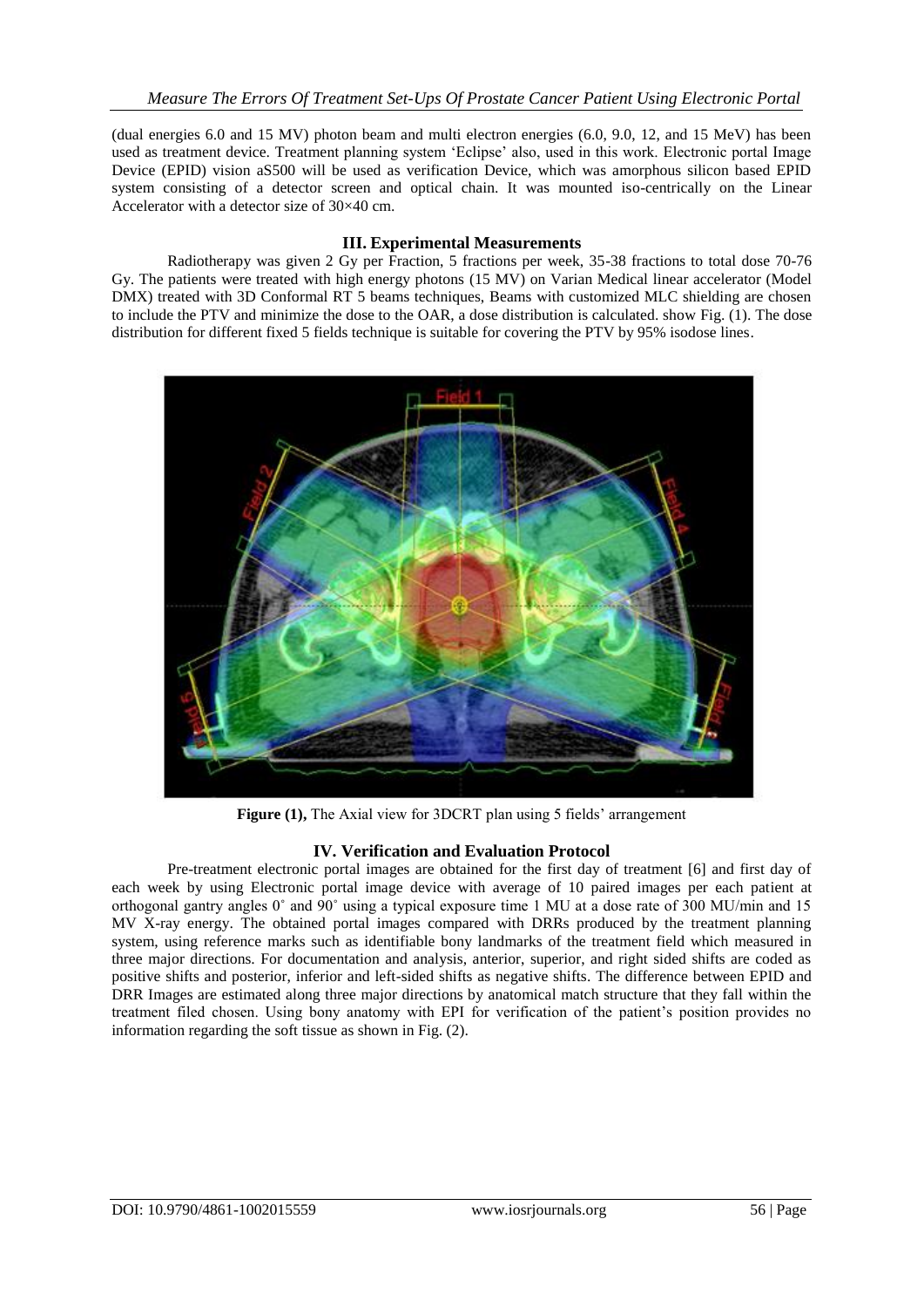

**Fig.(2),** The DRR for Anterior and Right Lateral Views for Prostate patient

According data analysis for matching between standard DDRs for prostate patient were included current work and portal image taken during all sessions for each case. The displacement data was used to estimate and analyses population systematic  $(Σ)$  and random errors  $(σ)$  and set-up margins. Mean displacements, population systematic (Σ) and random errors (σ) and set-up margins are calculated using published margin recipes; International Commission on Radiation Units and measurements (ICRU) report 62 =  $(\sqrt{2} \ 2 + \sigma \ 2)$  [3], Stroom (2Σ+0.7σ) [6,7] and van Herk (2.5Σ+0.7σ) [8,9]. The Microsoft office Excel software 2016 are used to analyze and calculate the setup errors variations. The mean displacements, systematic and random errors in Prostate cancer patientsthat measured and estimated in vertical, longitudinal and lateral directions. The mean displacement using bony anatomy in the pelvis and no correction expected to be in the range of 2-5 mm depending on site and size of treatment field, as show in the Table (1) and Fig. (3-4).

|                                        |        | <b>Anterior Field</b> |            | Lateral Field |  |
|----------------------------------------|--------|-----------------------|------------|---------------|--|
|                                        | R-I    |                       |            | RI.           |  |
| Overall Mean M <sub>ore</sub>          | 0.0982 | 0.00467               | $-0.00467$ | -0.03         |  |
| Systematic Error $\sum_{\alpha\alpha}$ | 0.0268 | 0.02                  | 0.0239     | 0.035         |  |
| Kandom Krror o                         | 0.083  | 0.116                 | 0 1 2 6    | 0.078         |  |

**Table (1),**overall mean and set-up errors for Prostate cancer along three major axes.

In Table (1), It is observed that, there is a significant difference in displacements for major three axes. Approximately 75 % of displacements are within the tolerance uncertainties.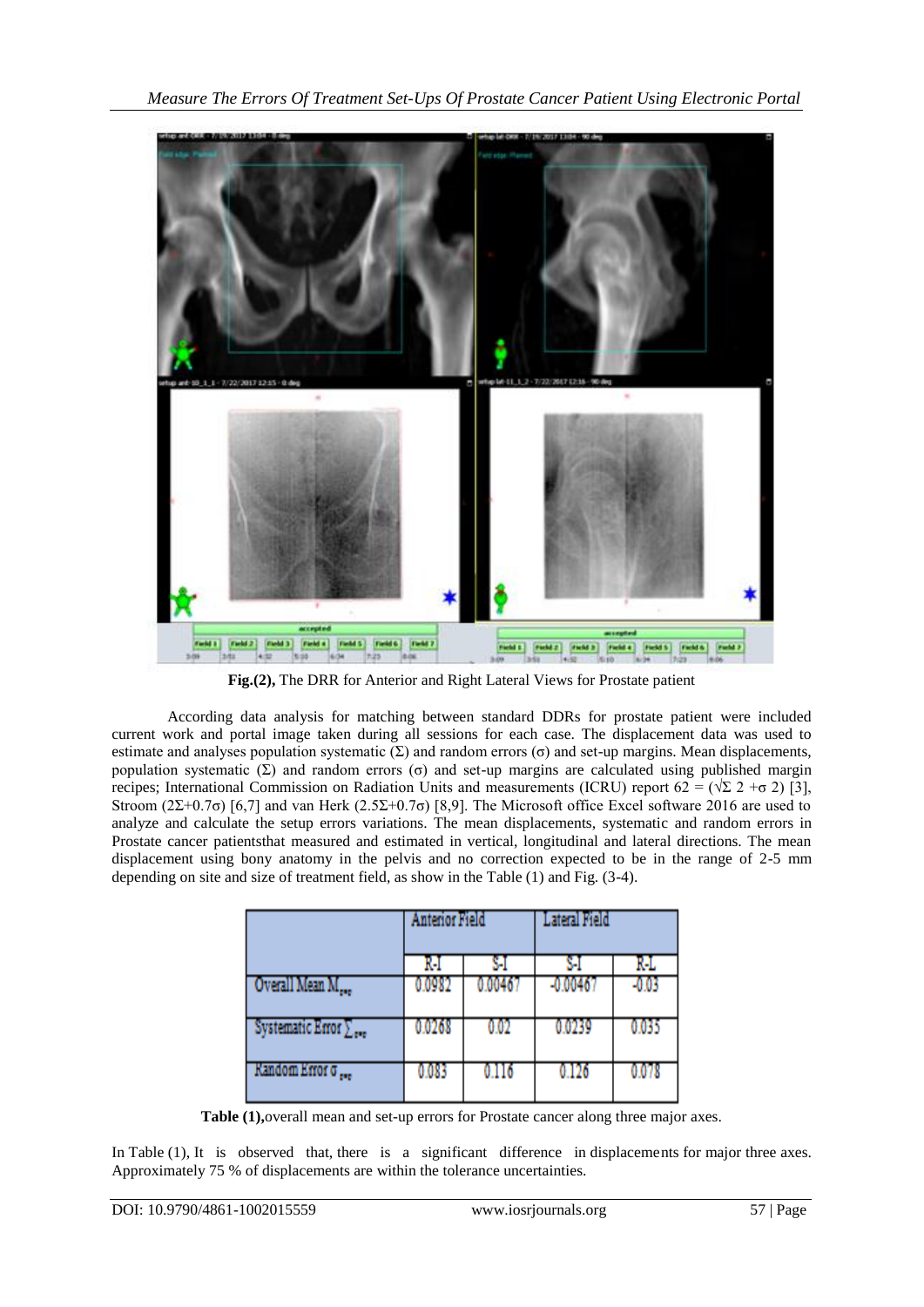

Fig. (3) The Population mean set-up variation for 15 patients



Fig. (4) The Random Errors set-up variation for 15 patients

We will show the importance of reducing the geometric uncertainty with respect to the size of the CTV‐ PTV margin. By measuring the day‐ to‐ day variation in the position of the Tumour, the systematic and random uncertainty in that position can be determined Averaging these data for several patients will allow the assessment of the margin for a group of Prostate cancer patients. A large CTV‐ PTV margin will result in a large dose in organs at risk and will limit the dose that can be given to the PTV. The use of a treatment verification protocol to control set-up errors may be used to reduce currently applied margin. Several mathematical formulae have been recommended for generating CTV-PTV margins. The ICRU 62 assumes that random and systematic errors have an equal effect on dose distribution, which may not necessarily be the case. Using coverage probability matrices and dose-population histograms, Stroom et al .2002, Van Herk et al 2003 have suggested formulae which incorporate this differential effect. The Calculation the CTV to PTV margins according to ICRU Report 62, Stroom and van Herk's formulae are given in Table, (2).

| Direction | ICRU-62<br>$SM = \sqrt{22} + \sigma 2$ | Stroom formula<br>$SM=2\Sigma+0.7\sigma$ | Van Herk formula<br>$SM=2.5\Sigma+0.7\sigma$ |
|-----------|----------------------------------------|------------------------------------------|----------------------------------------------|
| R-L (ANT  | 0.088                                  | 0.111                                    | 0.125                                        |
|           | 1118                                   |                                          |                                              |
| S-I (LAT  | 0.129                                  | 0.136                                    | 0.148                                        |
|           | 0.085                                  | 0 1 2 5                                  |                                              |

**Table (2),** CTV-PTV margins for Prostate cancer

Among Calculated CTV PTV margins according to three formulae Table (2), the margins which are calculated according to ICRU Report 62 is suggested as an optimum margin for target volume coverage.